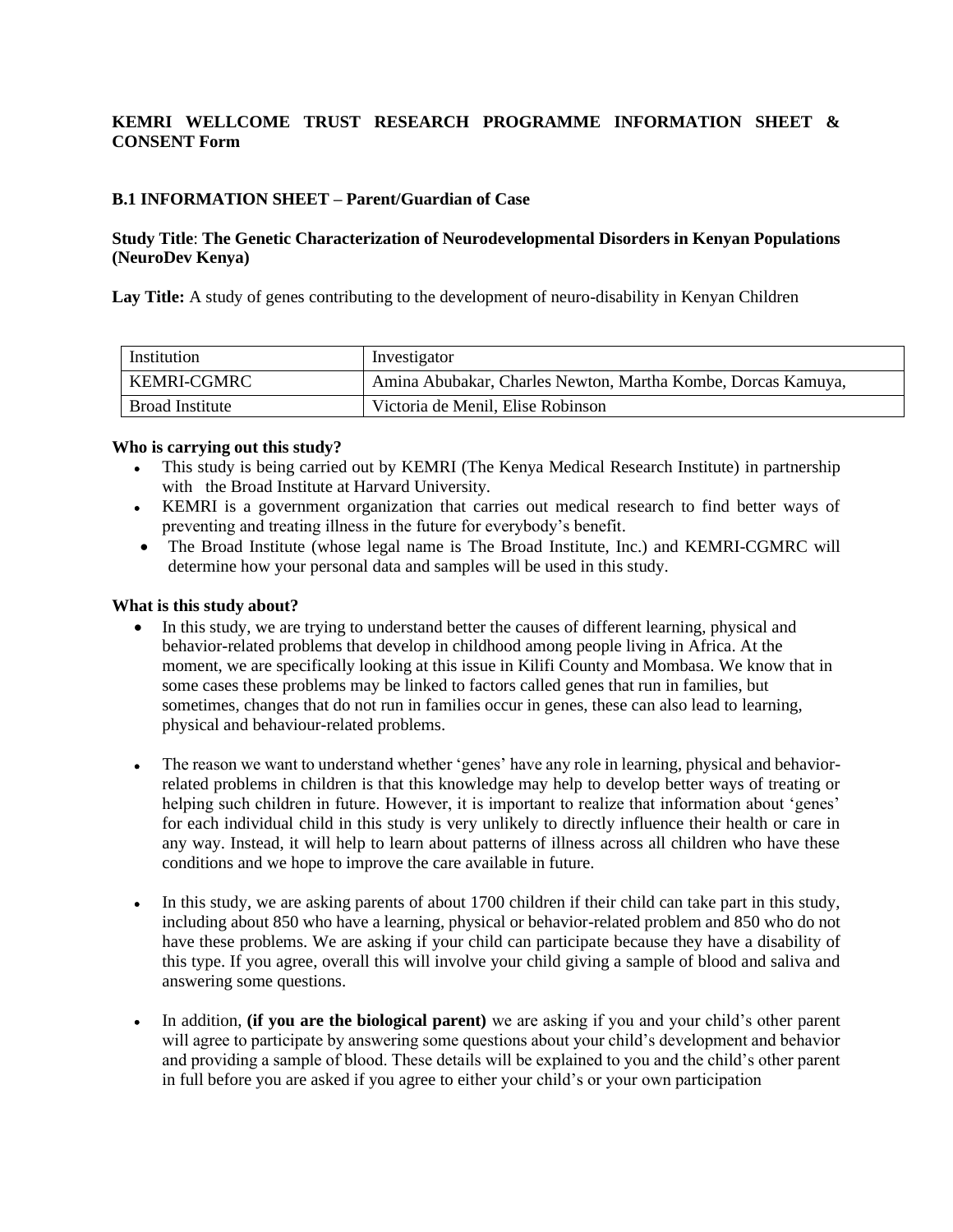# **What does participation in this study involve for my child (or my ward)?**

For those who agree to participate, the following will activities will take place:

- We will ask you some questions about your child's (or ward's) health and development and observe his or her behaviour using a set of special tests. These tests involve activities such as solving a puzzle or playing games to see what they understand. Here is an example of some of the activities (show pictures of some of the test items). This will take approximately two hours and 30 minutes.
- We will look at your child's (or ward's) existing medical records in the health facilities they attend to find out about his or her health.
- In order to look at your child's genes, we will take a sample of blood and a sample of saliva from your child (or ward). We will take about two teaspoons (10 ml) of blood from your child's arm, collected in two small tubes. We will also collect about half a teaspoon of saliva from your child in one small tube or using a cotton swab.
- We will also take a photograph of your child (or ward). These photos will be used for training, education and research purposes only both here in Kenya and in the United States by the members of the study team. Depending on the findings of this study, some photos will be selected to be used in teaching health professionals how to diagnose people with similar conditions. If your child's (or ward's) photo is among those selected, we will contact you again, give you more explanation of how the photo will be used and seek further consent from you. If the photo is not selected, we will not contact you about it but the photo will be kept in within the study records for a period of 10 years after data collection has been completed to be used for research, training and education purposes. In this case only scientists who have permission, based on the KEMRI data governance rules on permissions for future use, can see the photos.

## **(For Parents) What does participation in this study involve for me, the parent?**

- If you agree to take part in this study you will be asked to give a blood sample. The primary goal of this study is to understand the factors that do or do not run in the family that contribute to different learning, physical and behavior-related problems for children living in Africa. We would like to request your blood sample to examine genes.
- If for any reason you do not want to give us your blood sample it is Ok, you can give permission for your child's participation. However, we cannot take your blood sample without permission for your child's blood sample to be taken.

## **Are there any risks or disadvantages to me or my child (or ward), of taking part?**

- Our priority for every participant is his or her wellbeing.
- You may experience distress or discomfort when answering questions about yourself or your child. You do not have to answer questions if they make you uncomfortable. You may also ask to take a break at any time.
- When giving blood, you or your child (or ward) may experience a small amount of pain, as with a pin prick. The pain should go away quickly. It is possible that there may be a small bruise or feeling of dizziness.
- There is a small risk that infection may occur at the site of the blood draw, in which case this can be treated with antibiotics.
- Although we will not label photographs with names, if a photograph is shared outside the research team, such as in a scientific paper published on the internet, it may be seen by someone who recognizes your child (or ward). Photographs of your face and body may also be embarrassing to some participants.
- If someone has another sample with 'genes 'from you or your child, which has not been protected, it is possible that you could be identified from your sample. This would happen if the two samples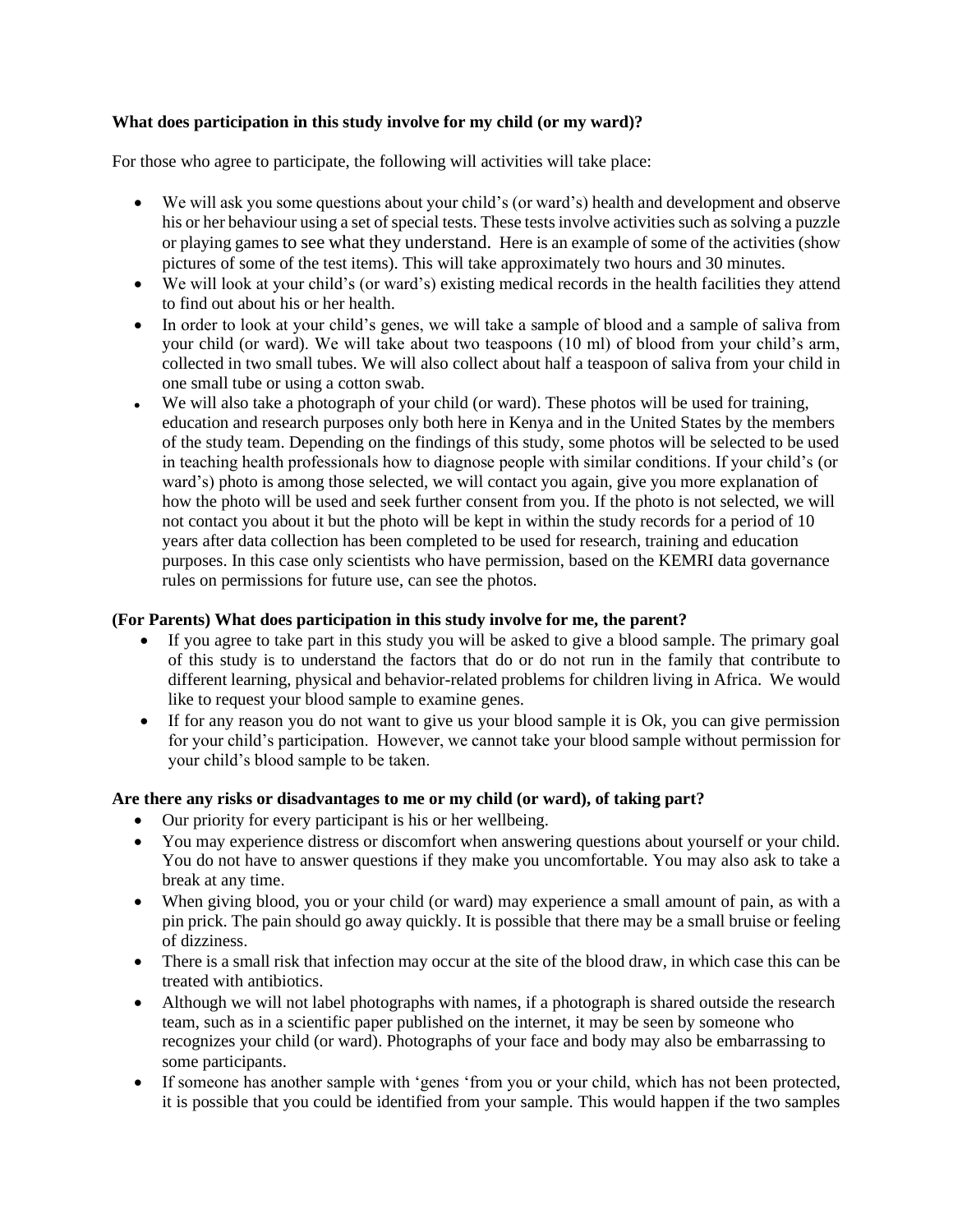were matched, and one of them was linked to your name. The risk of this happening is very small but may grow in the future as genetic processing is more widely used.

• There may be other risks to privacy that we cannot foresee, because science is progressing so quickly.

#### **Are there any advantages to me or my child (or ward), of taking part?**

- There are no direct benefits to taking part in this study.
- If we find that your child (or ward) has symptoms of health problems for which they are not already receiving care, we will refer you to the clinic and services within the County that are able to help you. We will also provide transport or the costs of transport to access these services in the first instance. If there are other support services available within the County that are likely to help your child (such as social services or counselling support), we will also set up referrals to these services with your agreement.
- We hope that the results of this study will help scientists to learn more about physical, learning and behavioural problems that develop in childhood and lead to better care being available for these conditions in future.

#### **Will I be compensated for costs and time spent?**

As reimbursement for time spent in the study activities, we will give you a sum of Ksh 300 per day plus the amount you spent on fares travelling for the study.

#### **What will happen to the saliva or blood?**

- Individual names will be removed from the saliva and blood samples and replaced by codes, to ensure that as far as possible samples can only be linked to the participants by people closely concerned with the research. However, please note additional information on this risk provided in the following paragraph.
- Some of the research tests that will be done on the sample will be done in Kenya. However, for some tests that cannot be done in Kenya, part of the samples will be sent to Laboratories overseas in the USA. The names of these laboratories are: 1) the Broad Institute and 2) the National Institute of Mental Health Repository and Genomics Resource.
- With your permission, your samples and those of your child will be stored for a very long time, possibly longer than you are alive. Some of the blood or saliva sample will be kept in the lab in KEMRI and some will be stored in the United States of America.

#### **What will happen to the information?**

- Your name and contact information will not leave KEMRI and will be carefully stored in a locked cabinet and on a password protected secure computer.
- Your child's (or ward's) photos will be stored separately from his or her name and any other identifying information. They will be put on locked computers and made available for scientists.
- We may retain and store personal information and photos for as long as necessary for the purposes of the study. The link between your, or your child's (or ward's), identity and the information will be destroyed at the conclusion of the study.
- In future, information collected or generated during this study may be used to support new research by other researchers in Kenya and other parts of the world to understand health problems related to genes. We will only share information with other researchers in ways that do not reveal individual participants' identities. For example, we will remove information that could identify people, such as their names and where they live, and replace this information with number codes.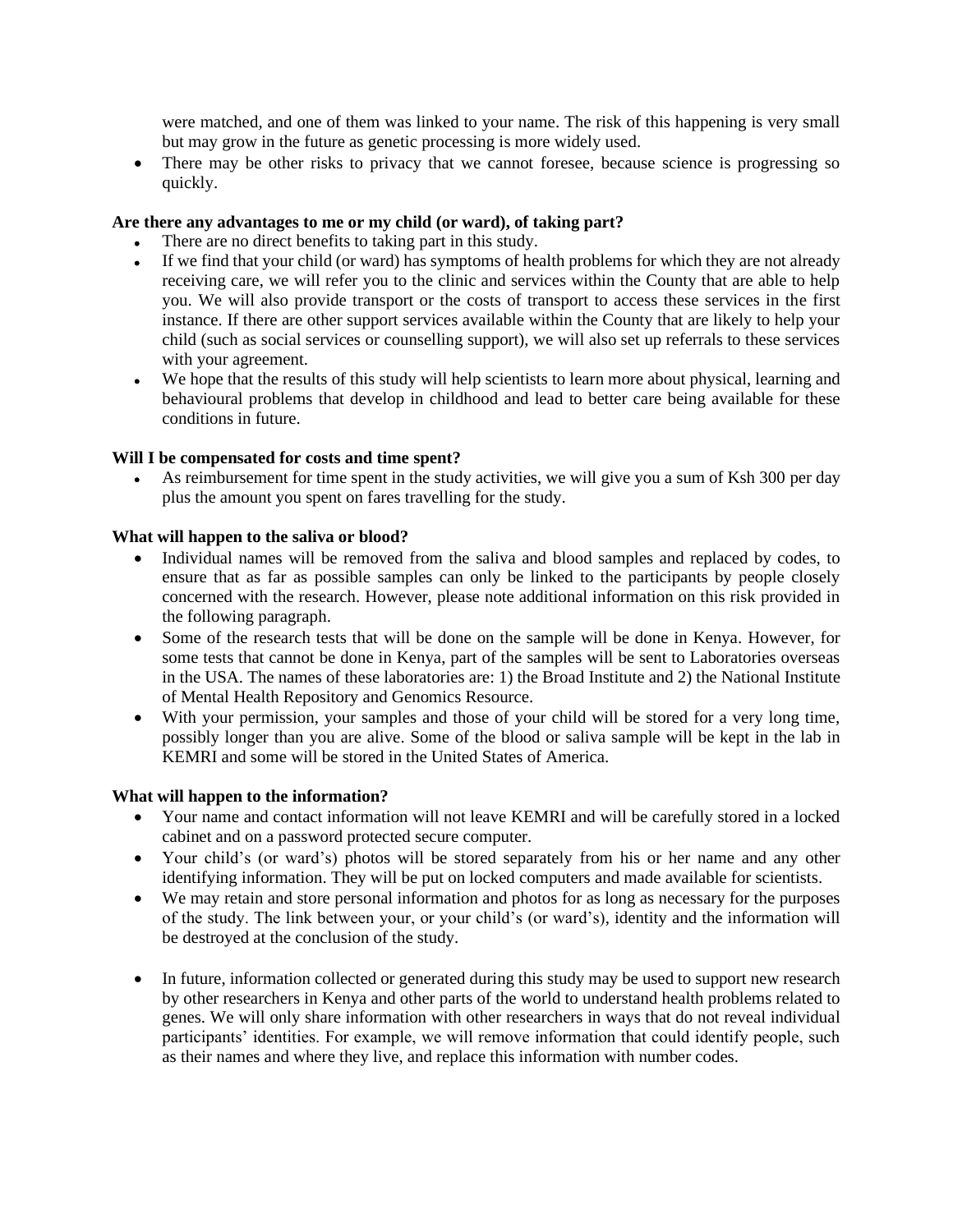- For the samples stored in Kenya, any future research using information from this study must first be approved by a local expert committee to make sure that the interests of participants and their communities are protected.
- All reasonable steps will be taken to protect your privacy. However, aalthough we take every measure possible to make sure that participants in our studies cannot be identified from the information or samples that they provide, there is a very small risk that this could happen in studies that involve identifying people's genes. It's important that we also let you know that we cannot at present predict all the ways in which you or your child (or ward) might be identified from their genes as science progresses in future.

# **Who will have access to the samples and information I give?**

- Researchers may write papers and give presentations on the research they do with the samples and information that you have provided. These papers and presentations will not include your name, but may include the summary information such as how often particular genetic changes occurred in the people who participated in this study. This kind of summary information will also be made available in databases that anyone can see (for example, on the internet). These databases will be located both in Kenya or in the United States. Papers and presentations may also include the photo we may take of our child. However, this photo will not be placed in a database without additional consent from you.
- The samples, and genetic and health information will be stored in laboratories both in Kenya and the USA and shared with other researchers at universities, hospitals, government agencies and companies around the world, but without identifying you by name.
- In order to use the samples, genetic or health information, researchers will have to apply for and get permission to use the samples or information. Samples and information shared with researchers will not be labeled with your name or other information that could be used to identify you.
- The samples, genetic and health information will be available for any research question, such as research to understand what causes certain diseases (for example heart disease, cancer, or psychiatric disorders), development of new scientific methods, the study of human behaviors, or the study of where different groups of people may have come from.
- Although we will not give researchers your or your child's names, we will give them basic information such as your race, ethnic group, geographic region, age range, sex and other nonidentifying health information that you tell us during the study. This information may help researchers study whether the factors that lead to health problems are the same in different groups of people. It is possible that such findings could one day help people in the same groups as you.

## **Who has allowed this research to take place?**

• All research at KEMRI has to be approved before it begins by several national committees who look carefully at planned work. This research was reviewed and approved by the Scientific and Ethic Review Committee at the Kenya Medical Research Institute and the Institutional Review Board at the Harvard T.H. Chan School of Public Health (USA). They agree that the research is important, relevant to Kenya and follows nationally and internationally agreed research guidelines. This includes ensuring that all participants' safety and rights are respected.

## **What happens if I refuse to participate?**

• All participation in research is voluntary. You are free to decide if you want you or your child (or ward) to take part or not. If you do agree, you can change your mind at any time without any consequences and this will not affect your child's (or ward) care in this hospital or school.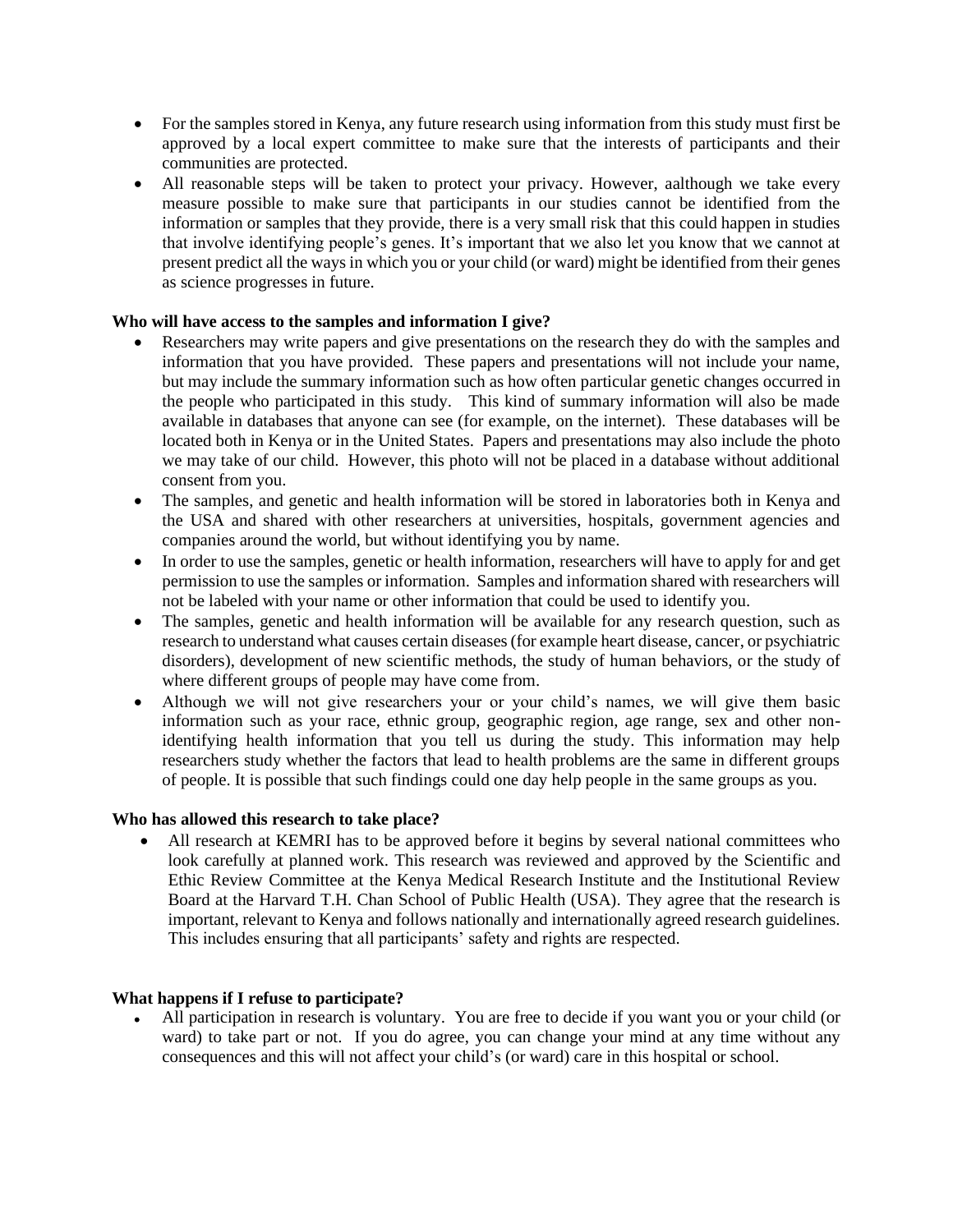- If you decide that you don't want him/her to participate anymore and you do not want any blood or saliva from you, your child (or ward) to be used in this study. Please let us know and we will destroy the blood, saliva or samples of your genes. However, if the samples have already been shared with other researchers, those samples cannot be returned.
- If you or your child's (or ward's) sample has been already tested at the time you change your mind, the results and other information may have already been shared with other investigators. In that case, we will not be able to destroy this information. However, we can remove the information linking your personal information and the data we have collected.

# **Your rights**

- You are entitled to request access to any of your information you have provided to us, subject to certain restrictions. You are also entitled to request that your information be corrected. In order to ensure that your information is up to date, please let us know about any changes to the information you have supplied.
- You may also request that your information be deleted or ask for us to stop using it, and we will comply with your request wherever possible and required by the law. If you revoke permission to use your information, or withdraw yourself from the study, please know that we will not be able to take back information or specimens that have already been used or shared with others.
- If you would like to exercise any of the rights mentioned above, please contact us using the contact details below.

# **Future Contact**

- Since the data we are collecting will not affect your child's health or management in any way at the moment, we will not come back to bring back the results of the tests done to you or your family.
- When your child turns 18, he/she has the right to decide for himself/herself whether to participate in research studies, including the right to withdraw from past studies, such as this one. However, we will not get back in touch at that time, unless you or your child seeks to do so.
- In future, we may do more research as part of our work on learning, physical and emotional disabilities in children. In this case, we may contact you again to see if you would be interested in enrolling your child in another study.
- You have the right to withdraw your consent for future contact at any point in the future.

## **What if I have any questions?**

• You are free to ask me any question about this research. If you have any further questions about the study, you are free to contact the research team using the contacts below.

Dr. Amina Abubakar - KEMRI Wellcome Trust Research Programme, P.O. Box 230, Kilifi. Telephone: [0705073853] or Martha Kombe, Telephone: 0741558723.

## **If you want to ask someone independent anything about this research please contact:**

Community Liaison Manager - KEMRI Wellcome Trust Research Programme, P.O. Box 230, Kilifi. Telephone: 041 7522 063, Mobile 0723 342 780 or 0705 154 386.

## *And*

The Head - KEMRI/Scientific and Ethics Review Unit, P. O. BOX 54840-00200, Nairobi, Telephone numbers: 0717 719477; 0776 399979 Email address: seru@kemri.org.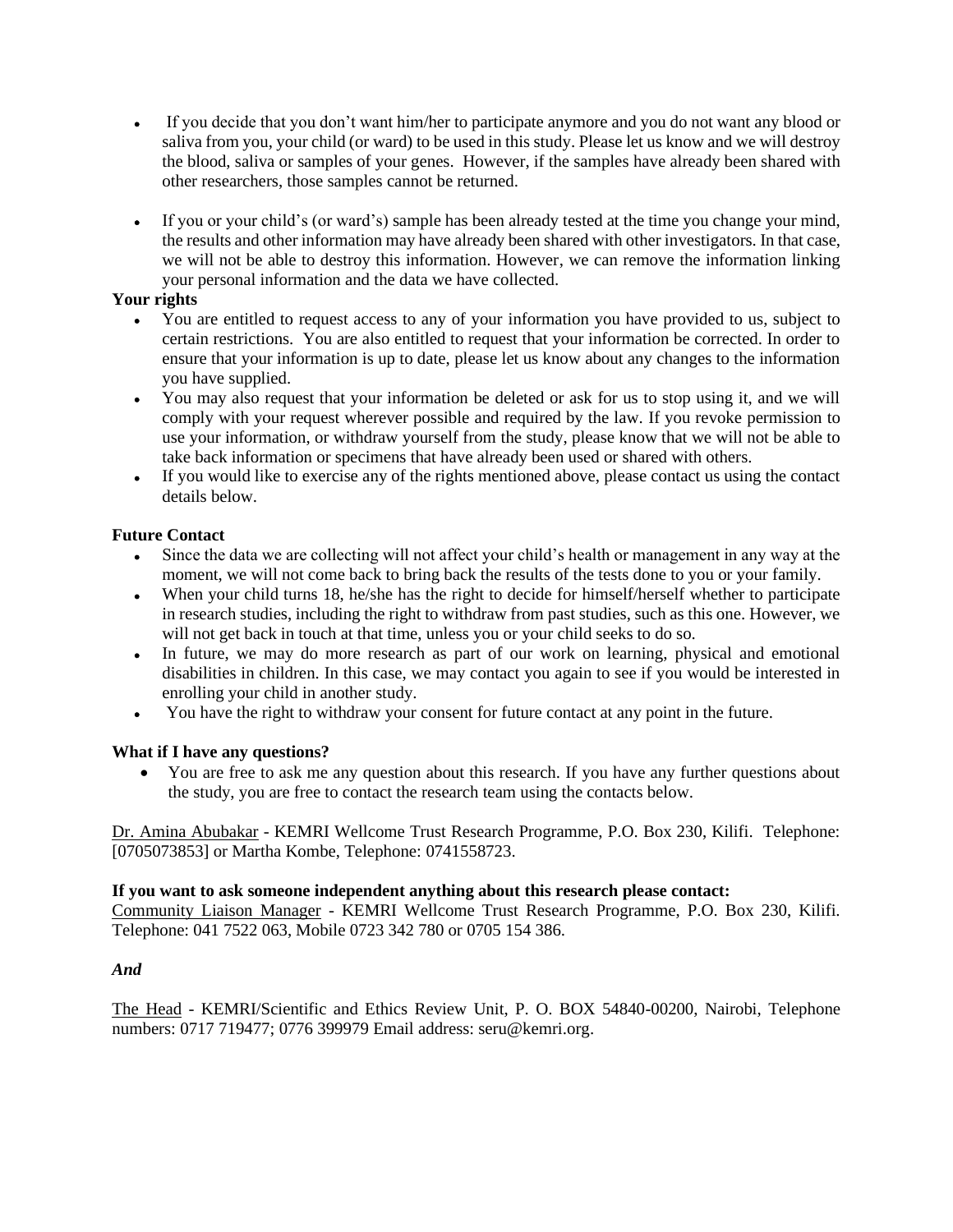# **KEMRI-Wellcome Trust Research Programme consent form for** *"Genetic Characterization of Neurodevelopmental Disorders in Kenyan Populations (NeuroDEV Kenya)."*

# **C.1 CONSENT FORM – Parent/Guardian of case for child or ward to participate**

I, the parent/legal guardian of \_\_\_\_\_\_\_\_\_\_\_\_\_\_\_\_\_\_\_\_\_\_\_\_\_\_\_\_\_\_\_\_\_\_\_\_\_\_\_\_\_\_\_\_\_\_\_\_\_\_have had the study explained to me. I have understood all that has been read/explained and had my questions answered satisfactorily.

**Please tick the box below where relevant:**

- • **I agree for my child (or my ward) take part in this research.**
- • **I give permission for me and my child (or my ward) to be interviewed and my answers and my child's answers to be recorded.**
- • **I give permission for a sample of my child's (or my ward's) blood to be taken.**
- • **I give permission for a sample of my child's (or my ward's) saliva to be taken, if needed**
- • **I agree for photos to be taken of my child (or my ward), which will be used for research and educational purpose only.**
- **I give permission for my child's (or my ward's) sample to be stored at 1) KEMRI, 2) the National Institute of Mental Health Repository and Genomics Resource in the United States and 3) the Broad Institute in the United States.**
- • **I give permission for my child's (or my ward's) blood (and, if given, saliva) and health information to be shared for future research and/or commercial purposes. I do not expect direct medical benefit, or future financial benefits.**

 **If I withdraw this consent, I understand that my child's (or my ward's) stored blood (and, if given, saliva) will be destroyed if it has not already been distributed to the research community, and otherwise it will be unlinked from his or her personal information.**

 **I agree to be contacted in the future for additional information**

|                                 | I understand that I can change my mind at any stage and it will not affect me in any way |       |  |
|---------------------------------|------------------------------------------------------------------------------------------|-------|--|
| <b>Signature or thumbprint:</b> |                                                                                          | Date: |  |
| <b>Parent/guardian Name:</b>    |                                                                                          | Time: |  |
|                                 | <i>(please print name)</i>                                                               |       |  |
|                                 |                                                                                          |       |  |

*Where a parent/guardian cannot read, a witness may observe the consent process and sign below:*